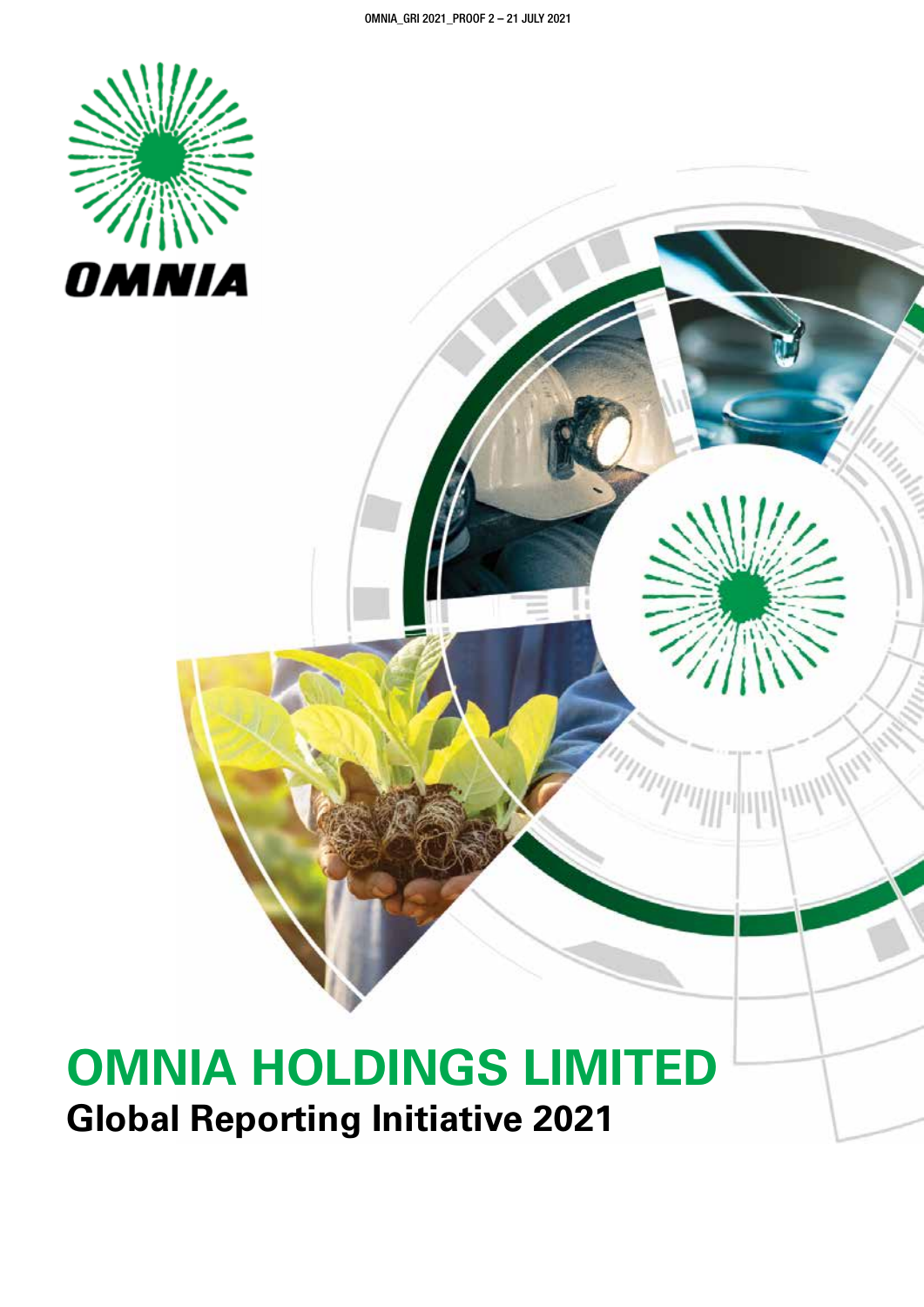### GRI content index

This report has been prepared in accordance with the GRI core standards option.

IAR: See the corresponding pages in the FY2021 integrated annual report

AFS: See the corresponding pages in FY2021 annual financial statements

#### **General disclosure**

| <b>Disclosure number</b> | <b>Disclosure title</b>                                      | <b>Document reference</b> | Page reference        |
|--------------------------|--------------------------------------------------------------|---------------------------|-----------------------|
| $102 - 1$                | Name of the organisation                                     | <b>IAR</b>                | $\mathbf{1}$          |
| $102 - 2$                | Activities, brands, products and services                    | <b>IAR</b>                | $5 - 9$               |
| $102 - 3$                | Location of headquarters                                     | <b>IAR</b>                | 156                   |
| $102 - 4$                | Location of operations                                       | <b>IAR</b>                | $\overline{7}$        |
| $102 - 5$                | Ownership and legal form                                     | <b>IAR</b>                | $\mathbf{1}$          |
| $102 - 6$                | Markets served                                               | <b>IAR</b>                | $5 - 6$               |
| $102 - 7$                | Scale of the organisation                                    | <b>IAR</b>                | $5 - 9$               |
| $102 - 8$                | Information on employees and other workers                   | <b>IAR</b>                | $94 - 103, 138 - 145$ |
| $102 - 9$                | Supply chain                                                 | <b>IAR</b>                | 18, 26, 38, 64        |
| 102-10                   | Significant changes to the organisation and its supply chain | <b>IAR</b>                | 15, 18                |
| 102-11                   | Precautionary principle or approach                          | <b>IAR</b>                | $53 - 55$             |
| 102-12                   | <b>External initiatives</b>                                  | <b>IAR</b>                | 89                    |
| 102-13                   | Membership of associations                                   | <b>IAR</b>                | 89                    |
| 102-14                   | Statement from senior decision-maker                         | <b>IAR</b>                | 22 (chair), 24 (CEO)  |
| 102-16                   | Values, principles, standards and norms of behaviour         | <b>IAR</b>                | 4                     |
| 102-18                   | Governance structure                                         | <b>IAR</b>                | 127                   |
| 102-40                   | List of stakeholder groups                                   | <b>IAR</b>                | 90                    |
| 102-41                   | Collective bargaining agreements                             | <b>IAR</b>                | 97                    |
| 102-42                   | Identifying and selecting stakeholders                       | <b>IAR</b>                | 90                    |
| 102-43                   | Approach to stakeholder engagement                           | <b>IAR</b>                | $91 - 93$             |
| 102-44                   | Key topics and concerns raised                               | <b>IAR</b>                | $91 - 93$             |
| 102-45                   | Entities included in the consolidated financial statements   | <b>AFS</b>                | $76 - 77$             |
| 102-46                   | Defining report content and topic boundaries                 | <b>IAR</b>                | $\mathbf{1}$          |
| 102-47                   | List of material topics                                      | <b>IAR</b>                | 10                    |
| 102-48                   | Restatements of information                                  | <b>IAR</b>                | 35                    |
| 102-49                   | Changes in reporting                                         | <b>IAR</b>                | $\mathbf{1}$          |
| 102-50                   | Reporting period                                             | <b>IAR</b>                | $\mathbf{1}$          |
| 102-51                   | Date of most recent report                                   | <b>IAR</b>                | $\mathbf{1}$          |
| 102-52                   | Reporting cycle                                              | IAR                       | $\mathbf{1}$          |
| 102-53                   | Contact point for questions regarding the report             | <b>IAR</b>                | Inside front cover    |
| 102-54                   | Claims of reporting in accordance with the GRI standards     | <b>IAR</b>                | $\mathbf{1}$          |
| 102-55                   | GRI content index                                            | $\qquad \qquad -$         | This index            |
| 102-56                   | External assurance                                           | IAR                       | 148                   |
| $103-1$                  | Explanation of the material topic and its boundary           | <b>IAR</b>                | 10 <sup>°</sup>       |
| 103-2                    | The management approach and its components                   | <b>IAR</b>                | $129 - 131$           |
| $103 - 3$                | Evaluation of the management approach                        | <b>IAR</b>                | 18                    |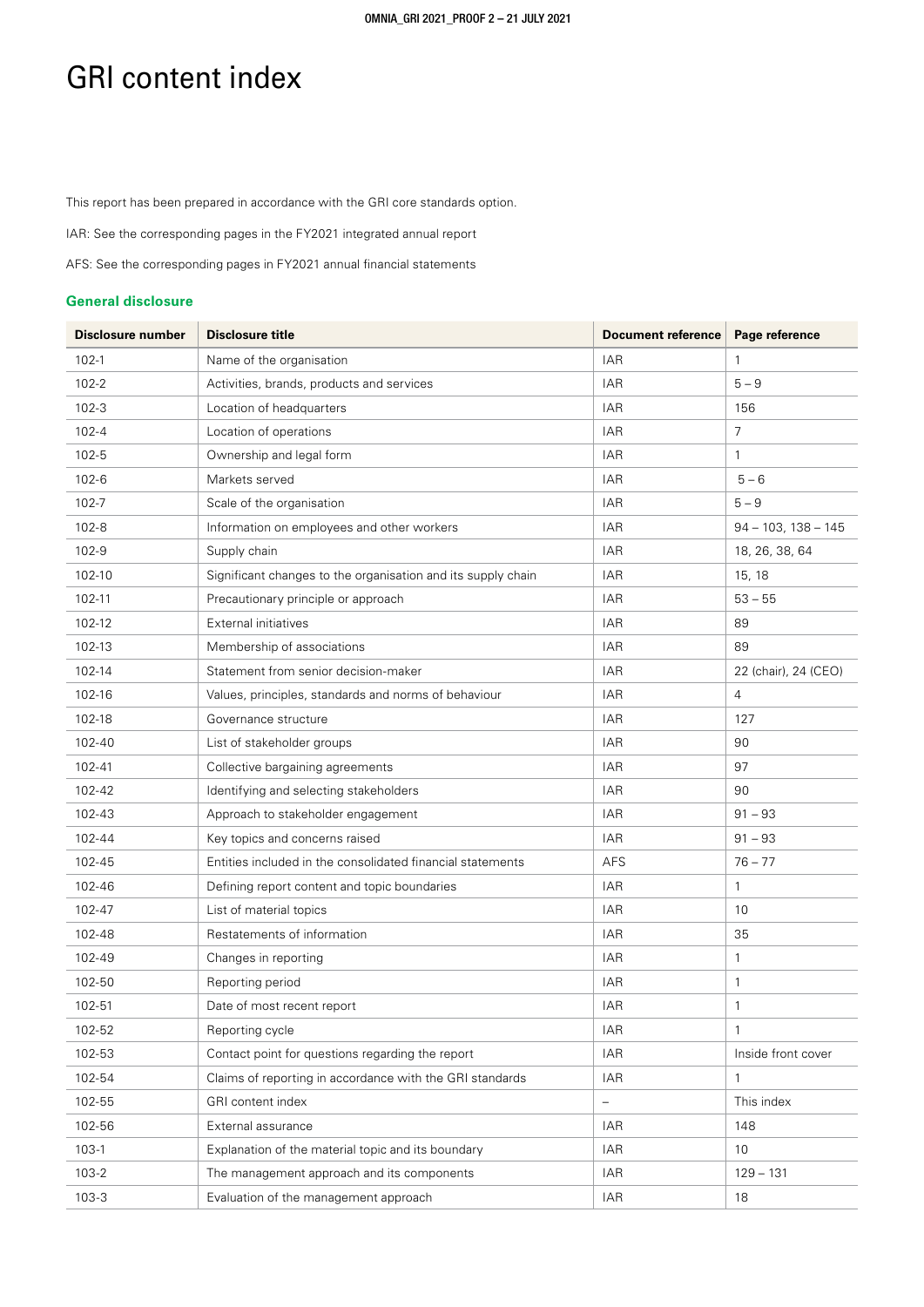#### **Topic-specific disclosures**

| <b>Disclosure</b><br>number | <b>Disclosure title</b>                                                            | <b>Document</b>          | Page<br>reference        | <b>Material sustainability</b><br>issue addressed | <b>External</b><br>assurance |
|-----------------------------|------------------------------------------------------------------------------------|--------------------------|--------------------------|---------------------------------------------------|------------------------------|
| $201-1$                     | Direct economic value generated and<br>distributed                                 | IAR                      | 30                       | Economic sustainability                           |                              |
| $201 - 2$                   | Financial implications and other risks and<br>opportunities due to climate change  | <b>IAR</b>               | 67,78                    | Responsible environmental<br>business practices   |                              |
| $201-3$                     | Defined benefit plan obligations and other<br>retirement plans                     | <b>AFS</b>               | 38                       | People and community                              |                              |
| $202-1$                     | Ratios of standard entry level wage by gender<br>compared to local minimum wage    | <b>IAR</b>               | 97                       | People and community                              |                              |
| 203-1                       | Infrastructure investments and services<br>supported                               | <b>IAR</b>               | $38 - 39$                | People and community                              |                              |
| $203 - 2$                   | Significant indirect economic impacts                                              | <b>IAR</b>               | 77                       |                                                   |                              |
| $204-1$                     | Proportion of spending on local suppliers                                          | IAR                      | 93                       | People and community                              |                              |
| $205 - 2$                   | Communication and training about anti-<br>corruption policies and procedures       | IAR                      | 132                      | Governance                                        |                              |
| 206-1                       | Legal actions for anti-competitive behaviour,<br>anti-trust and monopoly practices | <b>IAR</b>               | $130 - 131$              | Governance                                        |                              |
| $301 - 2$                   | Recycled input materials used                                                      | <b>IAR</b>               | 74 - 75, 146             | Responsible environmental<br>business practices   | Yes                          |
| $301 - 3$                   | Reclaimed products and their packaging<br>materials                                | $\overline{\phantom{0}}$ | $\overline{\phantom{0}}$ | Responsible environmental<br>business practices   |                              |
| 302-1                       | Energy consumption within the organisation                                         | IAR                      | 76, 146                  | Responsible environmental<br>business practices   | Yes                          |
| $302 - 3$                   | Energy intensity                                                                   | <b>IAR</b>               | 80                       | Responsible environmental<br>business practices   |                              |
| $302 - 4$                   | Reduction of energy consumption                                                    | IAR                      | 76, 146                  | Responsible environmental<br>business practices   | Yes                          |
| 303-1                       | Water withdrawal by source                                                         | IAR                      | 74, 146                  | Responsible environmental<br>business practices   | Yes                          |
| $303 - 3$                   | Water recycled and reused                                                          | IAR                      | 74, 146                  | Responsible environmental<br>business practices   |                              |
| 305-1                       | Direct (scope 1) GHG emissions                                                     | IAR                      | 77, 146                  | Responsible environmental<br>business practices   | Yes                          |
| 305-2                       | Energy indirect (scope 2) GHG emissions                                            | <b>IAR</b>               | 77, 146                  | Responsible environmental<br>business practices   | Yes                          |
| 305-3                       | Other indirect (scope 3) GHG emissions                                             | <b>IAR</b>               | 77, 146                  | Responsible environmental<br>business practices   |                              |
| $305 - 4$                   | GHG emissions intensity                                                            | <b>IAR</b>               | 77                       | Responsible environmental<br>business practices   |                              |
| $305 - 5$                   | Reduction of GHG emissions                                                         | IAR                      | 44,73                    | Responsible environmental<br>business practices   | Yes                          |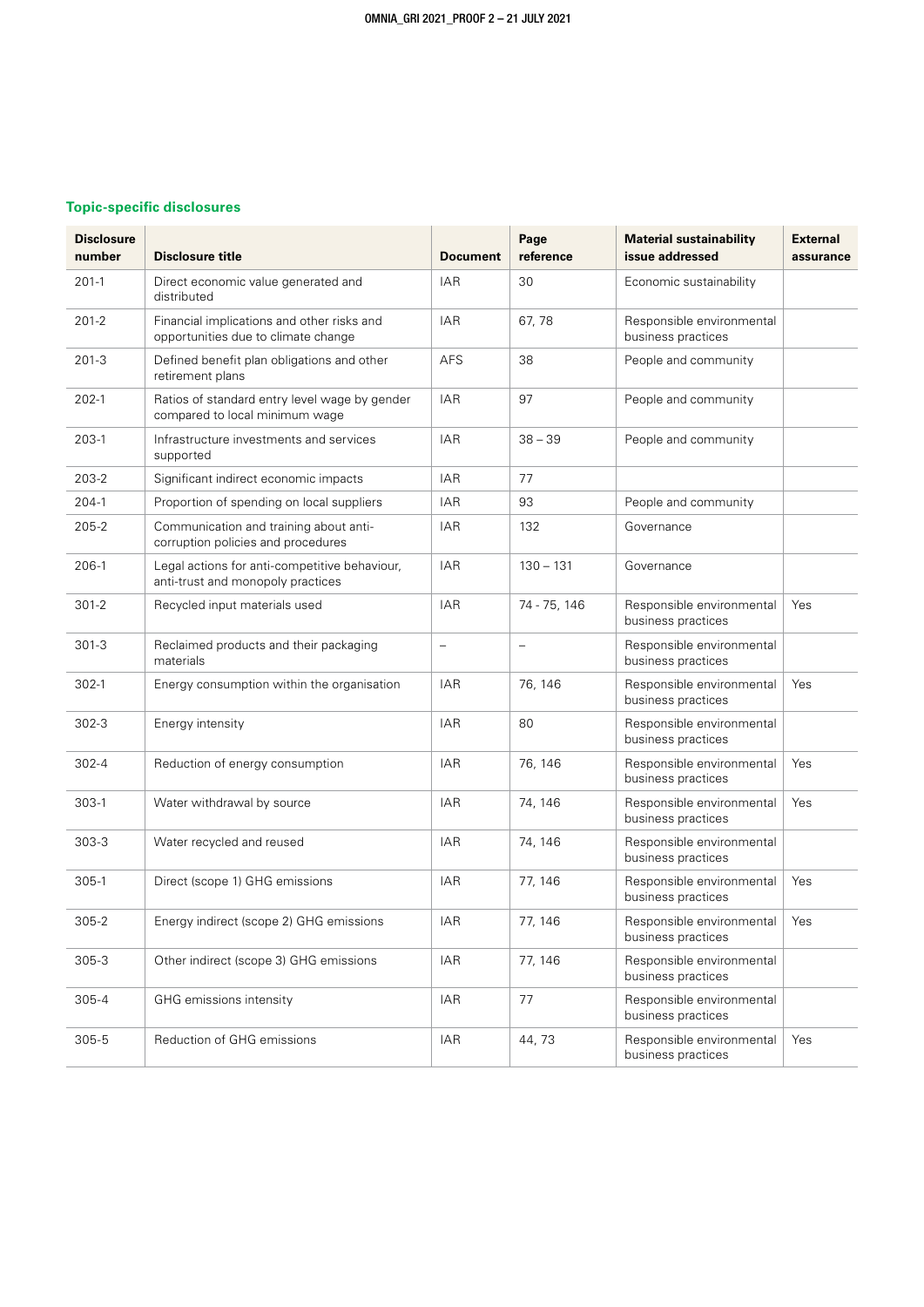## GRI content index continued

#### **Topic-specific disclosures** continued

| <b>Disclosure</b><br>number | <b>Disclosure title</b>                                                                                                            | <b>Document</b> | Page<br>reference | <b>Material sustainability</b><br>issue addressed | <b>External</b><br>assurance |
|-----------------------------|------------------------------------------------------------------------------------------------------------------------------------|-----------------|-------------------|---------------------------------------------------|------------------------------|
| 305-7                       | Nitrogen oxides ( $NO_x$ ), sulphur oxides ( $SO_x$ ) and<br>other significant air emissions                                       | <b>IAR</b>      | 76, 146           | Responsible environmental<br>business practices   |                              |
| 306-1                       | Water discharge by quality and destination                                                                                         | <b>IAR</b>      | 74, 146           | Responsible environmental<br>business practices   | Yes                          |
| 306-2                       | Waste by type and disposal method                                                                                                  | <b>IAR</b>      | 75, 146           | Responsible environmental<br>business practices   | Yes                          |
| 306-3                       | Significant spills                                                                                                                 | <b>IAR</b>      | 73, 146           | Responsible environmental<br>business practices   |                              |
| 307-1                       | Non-compliance with environmental laws and<br>regulations                                                                          | <b>IAR</b>      | 52 (none)         | Responsible environmental<br>business practices   |                              |
| 401-1                       | New employee hires and employee turnover                                                                                           | <b>IAR</b>      | $138 - 139$       | People and community                              |                              |
| $401 - 3$                   | Parental leave                                                                                                                     | IAR             | 140               | People and community                              |                              |
| 402-1                       | Minimum notice periods regarding operational<br>changes                                                                            | <b>IAR</b>      | 116               | People and community                              |                              |
| 403-1                       | Workers representation in formal joint<br>management worker health and safety<br>committees                                        | <b>IAR</b>      | 101               | Health and safety                                 |                              |
| 403-2                       | Types of injury and rates of injuries,<br>occupational diseases, lost days, absenteeism<br>and a number of work-related fatalities | <b>IAR</b>      | 101, 145          | Health and safety                                 | Yes                          |
| 403-3                       | Workers with high incidence or high risk of<br>diseases related to their occupation                                                | <b>IAR</b>      | 145               | Health and safety                                 | Yes                          |
| 403-9                       | Work-related injuries                                                                                                              | <b>IAR</b>      | 101, 145          | Health and safety                                 | Yes                          |
| 403-10                      | Work-related ill health                                                                                                            | IAR             | 139               | Health and safety                                 |                              |
| 404-1                       | Average hours of training per year per<br>employee                                                                                 | <b>IAR</b>      | 96, 142           | People and community                              |                              |
| 404-2                       | Programmes for upgrading employee skills and<br>transition assistance programmes                                                   | <b>IAR</b>      | $143 - 144$       | People and community                              |                              |
| 405-1                       | Diversity of governance bodies and employees                                                                                       | <b>IAR</b>      | 126, 95           | Governance                                        | Yes                          |
| 405-2                       | Ratio of basic salary and remuneration of<br>women to men                                                                          | <b>IAR</b>      | 111 (equal)       | Governance                                        |                              |
| 406-1                       | Incidents of discrimination and corrective<br>actions taken                                                                        | IAR             | 132 (none)        | Governance                                        |                              |
| 408-1                       | Operations and suppliers at significant risk for<br>incidents of child labour                                                      | <b>IAR</b>      | 132 (none)        | People and community                              |                              |
| 409-1                       | Operations and suppliers at significant risk for<br>incidents of forced or compulsory labour                                       | <b>IAR</b>      | 132 (none)        | People and community                              |                              |
| 410-1                       | Security personnel trained in human rights<br>policies or procedures                                                               | <b>IAR</b>      | 52                | People and community                              |                              |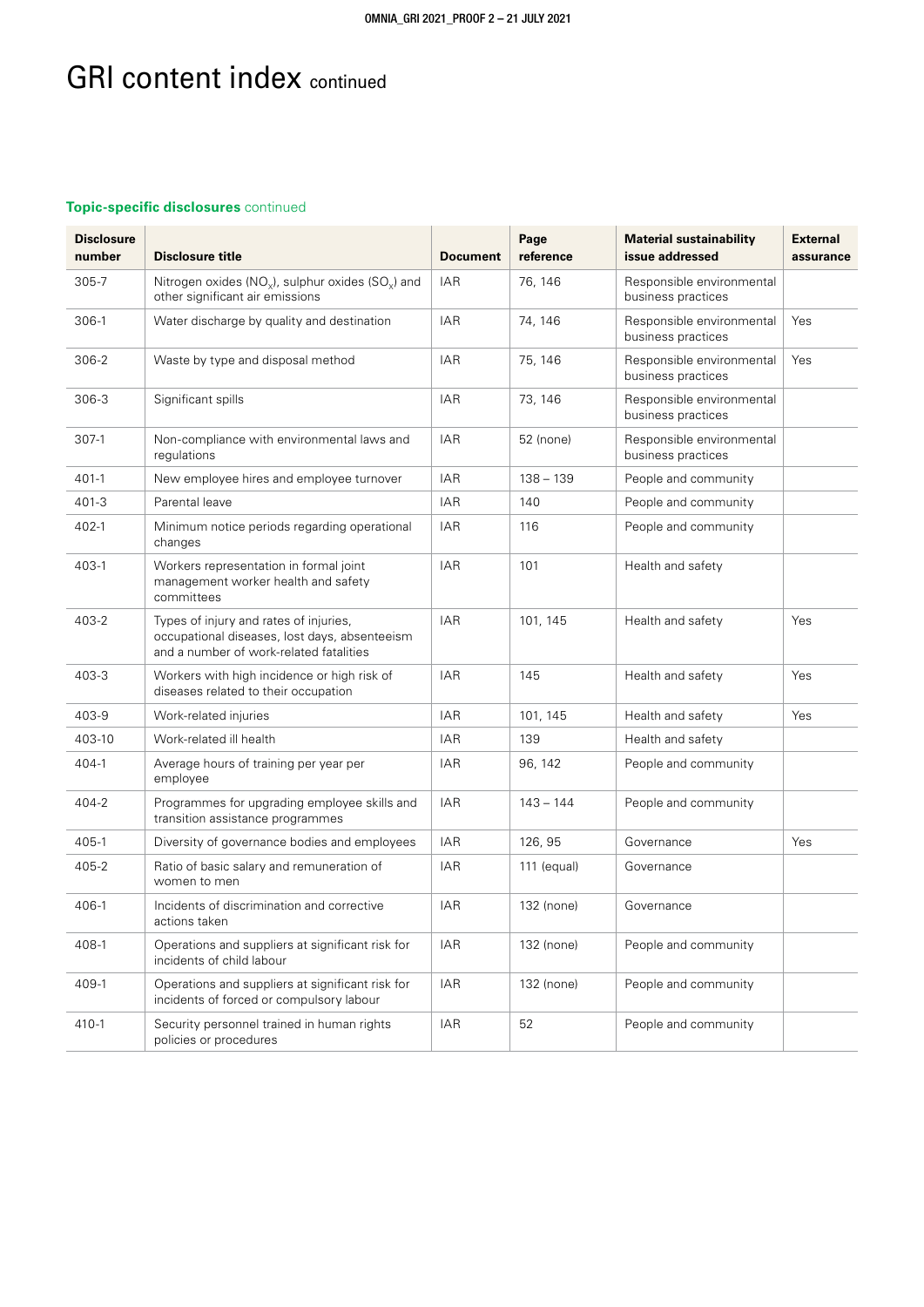### **Topic-specific disclosures** continued

| <b>Disclosure</b><br>number | <b>Disclosure title</b>                                                                             | <b>Document</b> | Page<br>reference | <b>Material sustainability</b><br>issue addressed | <b>External</b><br>assurance |
|-----------------------------|-----------------------------------------------------------------------------------------------------|-----------------|-------------------|---------------------------------------------------|------------------------------|
| $411 - 1$                   | Incidents of violations involving rights of<br>indigenous peoples                                   | <b>IAR</b>      | 52 (none)         | People and community                              |                              |
| $413-1$                     | Operations with local community engagement,<br>impact assessments and development<br>programmes     | <b>IAR</b>      | 85                | People and community                              |                              |
| $415 - 1$                   | Political contributions                                                                             | <b>IAR</b>      | 82 (none)         | Governance                                        |                              |
| $416 - 1$                   | Assessment of the health and safety impacts of<br>product and service categories                    | <b>IAR</b>      | 51                | Health and safety                                 |                              |
| $416 - 2$                   | Incidents of non-compliance concerning the<br>health and safety impacts of products and<br>services | <b>IAR</b>      | 67, 146           | Health and safety                                 | Yes                          |
| 418-1                       | Substantiated complaints concerning breaches<br>of customer privacy and losses of customer<br>data  |                 |                   | Governance                                        |                              |
| 419-1                       | Non-compliance with laws and regulations in<br>the social and economic area                         | <b>IAR</b>      | 52,68             | Governance                                        |                              |